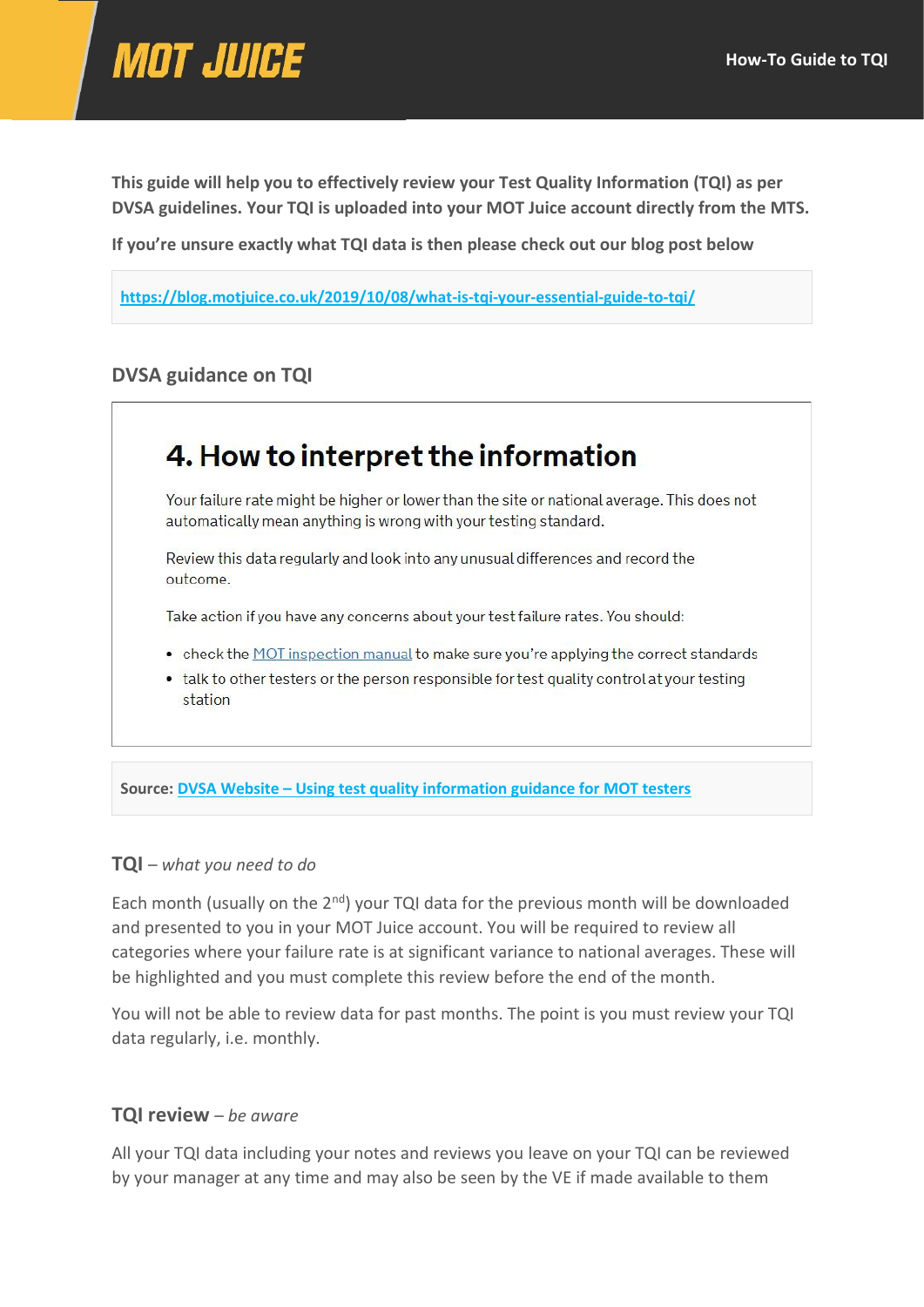during an inspection, so it's important you make good use of the TQI feature.

Do not be tempted to make flippant comments which, although may seem funny at the time, may not be viewed as so humorous by your manager or the VE.

# **What does MOT Juice do with my TQI data?**

MOT Juice will assess and analyse your failure rates in each category. You will be presented with categories where your failure rates are significantly at variance to national average failure rates. We call these 'risk areas' as the DVSA will calculate your risk rating from your TQI data.

In short, MOT Juice will only show you the items you should be aware of, and put everything else to one side meaning you only need to focus on the 'risk areas' and nothing more.

# **Step 1** – *accessing your TQI*

Once you've logged into your MOT Juice account and clicked on 'Test Quality Information from your menu bar on the left, you'll see a page with a grid similar to the image below.

Under the current month, if the system has identified any risk areas to be reviewed, you'll see something along the lines of 0/4. This will tell you that you have 4 items to be reviewed, and 0 of them have been reviewed. Your aim is to review each risk area which will eventually result in both numbers matching (i.e. 4/4) indicating all items have been reviewed.



# **Step 2** – *reviewing your TQI*

After you have assessed your TQI data, your next step is to review the data our system has returned as 'high risk'. There are 9 categories for Group A (vehicle classes 1&2) and 14 categories for Group B (vehicle classes 4&7), all of which are analysed for any potential high risk areas.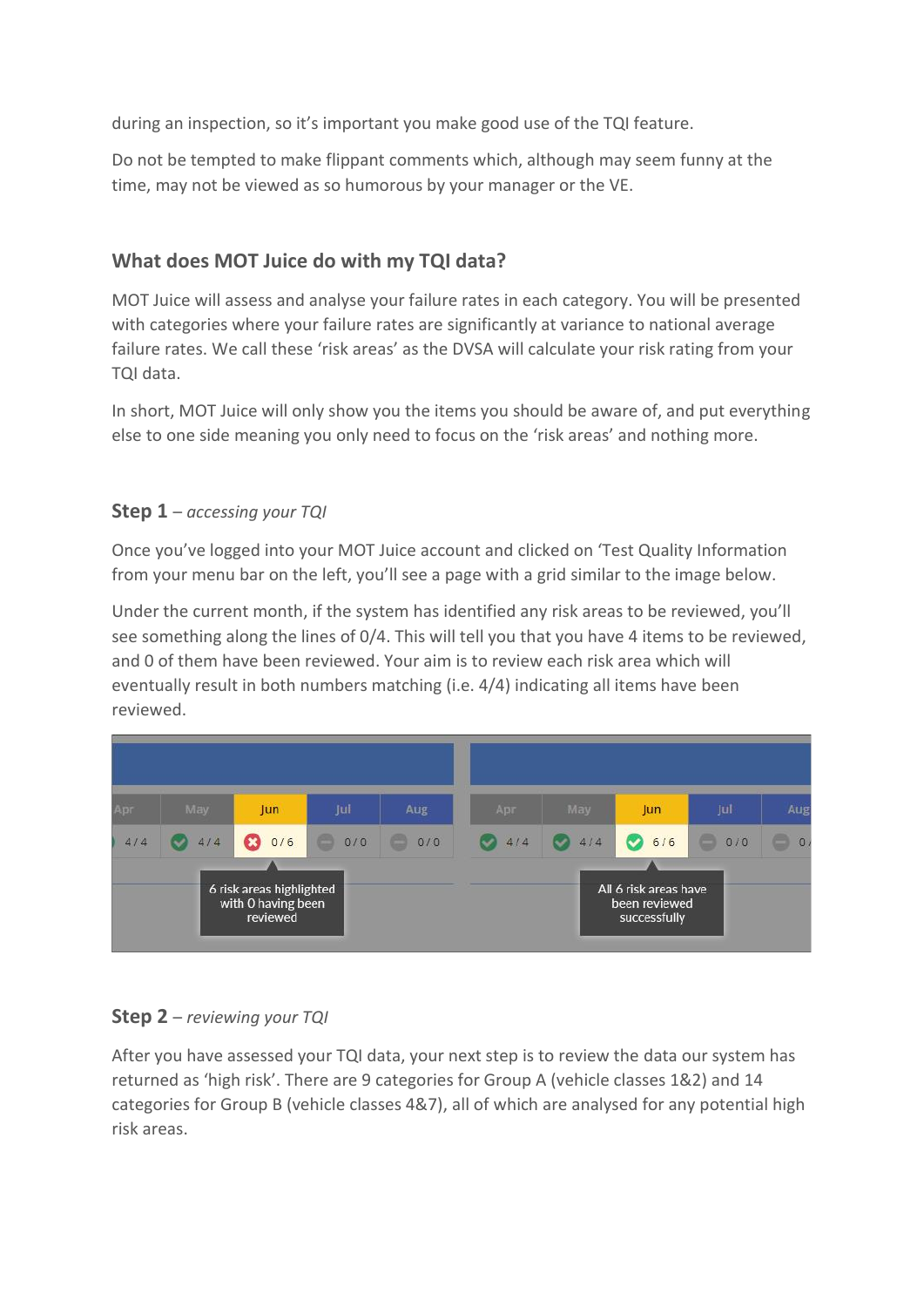You can review your data by opening up your Latest TQI Data and comparing your personal TQI failure categories with your site average failure categories and the national averages.

The national average is the benchmark which your personal and site TQI data is compared.

| <b>MOT JUICE</b>   |                                                                                     |     |                   |               |      |                                                                           |            | <b>DVSA VE PANIC</b> | <b>BOOT CAMP</b> | $\circ$             | $F^2$ T    |           |           |
|--------------------|-------------------------------------------------------------------------------------|-----|-------------------|---------------|------|---------------------------------------------------------------------------|------------|----------------------|------------------|---------------------|------------|-----------|-----------|
| C Help & Support   |                                                                                     | Apr | May               | Jun           | Jul. | Aug                                                                       | <b>Sep</b> | Oct                  | Nov              | Dec                 | <b>Jan</b> | Feb       | Mar       |
| <b>Ed</b> Feedback | <b>CONTINUES</b>                                                                    |     |                   |               |      | A 0 4/4 0 4/4 0 6/6 0 4/6 0 4/6 0 4/6 0 4/6 0 4/6 0 4/6 0 4/6 0 4/6 0 4/6 |            |                      |                  |                     |            |           |           |
|                    |                                                                                     |     |                   |               |      |                                                                           |            |                      |                  |                     |            |           |           |
|                    |                                                                                     |     |                   |               |      |                                                                           |            |                      |                  |                     |            |           |           |
|                    | Latest TQI Data - Group B                                                           |     |                   |               |      |                                                                           |            |                      |                  |                     |            |           |           |
|                    | Site                                                                                |     | <b>Tests Done</b> |               |      | Avg. Vehicle Age                                                          |            | Avg. Test Time       |                  | <b>Tests Failed</b> |            |           |           |
|                    | <b>CCM Cranleigh</b>                                                                |     | 56                |               |      | 10y                                                                       |            | 40 <sub>m</sub>      |                  | 39%                 |            | $\bullet$ | $\bullet$ |
|                    | <b>FAILURES BY CATEGORY</b>                                                         |     |                   | <b>TESTER</b> |      | SITE AVERAGE                                                              |            |                      |                  | NATIONAL AVERAGE    |            |           |           |
|                    | Body, chassis, structure                                                            |     |                   | $-5.96$       |      | 15%                                                                       |            |                      |                  | 14%                 |            |           |           |
|                    | Brakes                                                                              |     |                   | 23%           |      | 22%                                                                       |            |                      |                  | 25%                 |            |           |           |
|                    | Buses and coaches supplementary tests                                               |     |                   | 0%            |      | 0%                                                                        |            |                      |                  | $Q\psi_0$           |            |           |           |
|                    | Identification of the vehicle                                                       |     |                   | 0%            |      | 0%                                                                        |            |                      |                  | 2%                  |            |           |           |
|                    | Lamps, reflectors and electrical equipment                                          |     |                   | 55%           |      | 51.95                                                                     |            |                      |                  | 45%                 |            |           |           |
|                    | Noise, emissions and leaks                                                          |     |                   | 14%           |      | 17%                                                                       |            |                      |                  | 10%                 |            |           |           |
|                    | Road Wheels                                                                         |     |                   | 0%            |      | $-0.96$                                                                   |            |                      |                  | 1%                  |            |           |           |
|                    | Seat belt installation check                                                        |     |                   | 0%            |      | 0%                                                                        |            |                      |                  | $Q\psi_0$           |            |           |           |
|                    | Seat belts and supplementary restraint systems                                      |     |                   | 996           |      | 10%                                                                       |            |                      |                  | 4%                  |            |           |           |
|                    | Speedometer and speed limiter<br>Steering                                           |     |                   | 0%<br>9%      |      | 0%<br>10%                                                                 |            |                      |                  | 0%<br>7%            |            |           |           |
|                    | Suspension                                                                          |     |                   | 23.96         |      | 29%                                                                       |            |                      |                  | 32%                 |            |           |           |
|                    | Tyres                                                                               |     |                   | 14.90         |      | 19%                                                                       |            |                      |                  | 22%                 |            |           |           |
|                    | Visibility                                                                          |     |                   | 9%            |      | 24%                                                                       |            |                      |                  | 24%                 |            |           |           |
|                    | <b>National Average</b>                                                             |     | 32                |               |      | 9y                                                                        |            | 45m                  |                  | 29%                 |            |           |           |
|                    |                                                                                     |     |                   |               |      |                                                                           |            |                      |                  |                     |            |           | 3         |
|                    |                                                                                     |     |                   |               |      |                                                                           |            |                      |                  |                     |            |           |           |
|                    | -2021 © MOT Juice:   Terms & Conditions   Billing Agreement   Privacy Policy   EULA |     |                   |               |      |                                                                           |            |                      |                  |                     |            |           |           |

Your 'Latest TQI Data' will help you quickly and efficiently see which testing areas you are doing well in (**GREEN**), which areas may be a cause for concern (**AMBER**) and which areas are identified as a potential high risk (**RED**).

# **Step 3** – *acknowledge high risk areas*

By clicking on the numbers under the current month (as shown in step 1), you will be able to acknowledge which areas of your testing have been highlighted by our systems as a potential high risk.

**Tip**: MOT Juice will only ever highlight the areas with the highest variance to national average, so you don't have to review every single TQI category (or guess which ones need reviewing).

As shown in the image below, you will be able to see exactly which categories have been identified, what your failure rate was for each item and where to record your notes and reviews.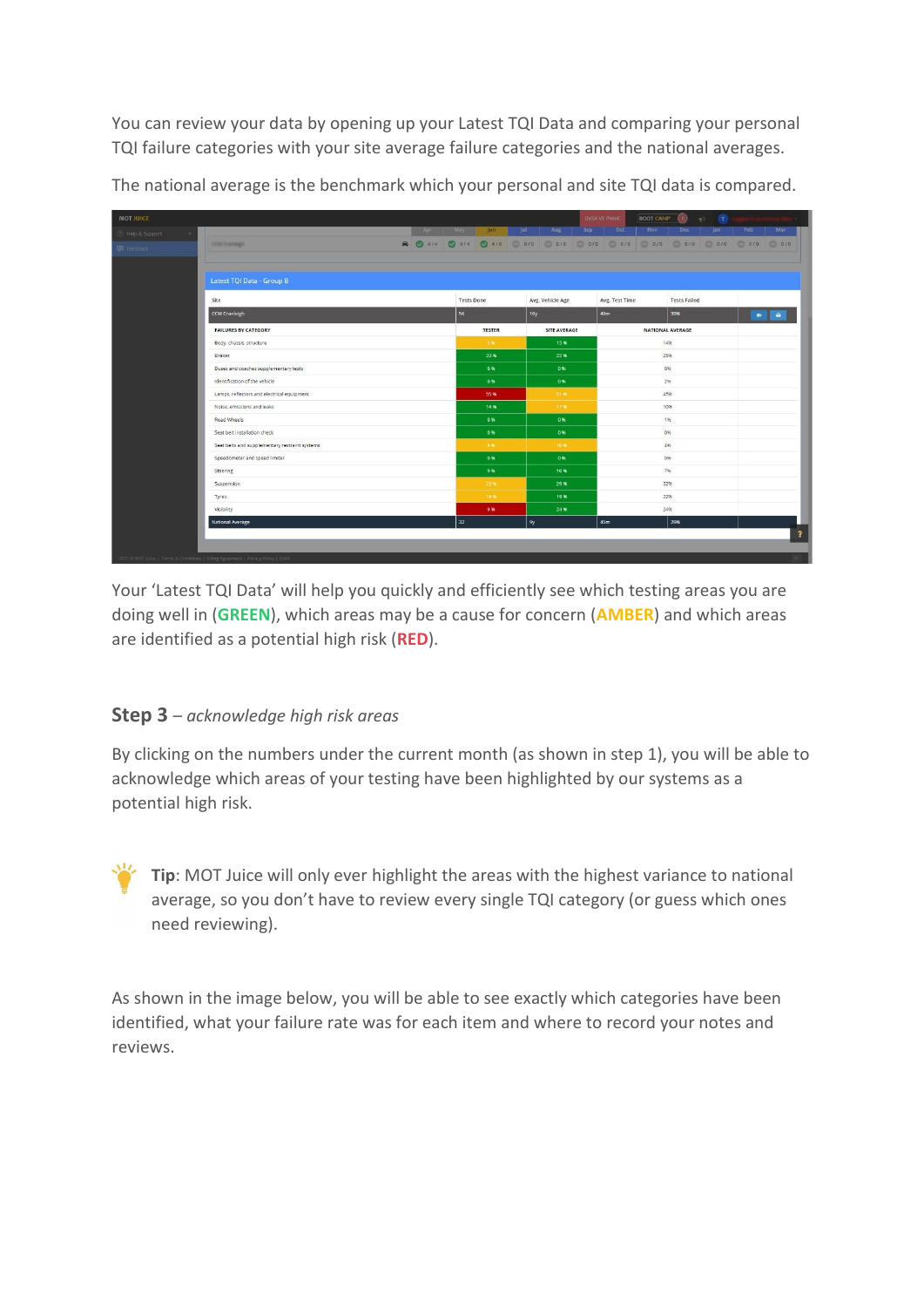|                                                         |                                                                                                                                                                                                   |                      |                                                       | <b>DVSA VE PANIC</b>                               | BOO |
|---------------------------------------------------------|---------------------------------------------------------------------------------------------------------------------------------------------------------------------------------------------------|----------------------|-------------------------------------------------------|----------------------------------------------------|-----|
| Centre > Test Quality Information<br><b>Information</b> | - June '21<br>Your TQI data for June was last updated on 23/06/2021. Your high risk areas have been<br>highlighted and are listed below. Please review your TQI data before the end of the month. |                      | $\times$                                              |                                                    |     |
| (QI) is the starting point to understand                | Avg Vehicle Age<br><b>Tests Done</b><br>56<br>$\mathbb{N}$                                                                                                                                        | Avg Test Time<br>40m | <b>Tests Failed</b><br>39%                            | ata, compare this with their site and              |     |
| wing: Personal TQI -<br><b>TOI Help GL</b>              | Risk areas remaining<br>to review will<br>appear here                                                                                                                                             |                      | Additional TQI (8)                                    |                                                    |     |
| Checks                                                  | Body, chassis, structure<br><b>O</b> 9% Vs National Average                                                                                                                                       |                      |                                                       | Click on each risk<br>area to begin<br>your review |     |
|                                                         | Lamps, reflectors and electrical equipment<br>10% Vs National Average<br>Seat belts and supplementary restraint systems                                                                           |                      | $\mathcal{P}$                                         | Oct<br>Sep<br>$-0/0$                               |     |
| Group B                                                 | S% Vs National Average<br>View Reviewed TQI (3)                                                                                                                                                   |                      | ÷                                                     |                                                    |     |
|                                                         | CLOSE                                                                                                                                                                                             |                      | Any risk areas already<br>reviewed will go<br>in here | Avg. Test Time<br>40m                              |     |
| <b>DRY</b>                                              |                                                                                                                                                                                                   | <b>TESTER</b>        | <b>SITE AVERAGE</b>                                   |                                                    | NA  |

## **Step 4** – *record notes and/or reviews completed*

Once you understand the testing areas which require your attention you now have two options, A and B.

**Option A.** You can deal with each category at variance individually, or **Option B.** You can deal with all variances in one go.

**Option A** will show you have considered each failure category at variance in more detail. There may be a completely different reason why your failure rate in each category is at variance to national average. Here is where you can record a review that was done by you which addressed the reason for variance.

**Option B** will be much quicker for you but will not show you have addressed the variances in much detail. It is recommended that if this is your first time dealing with your TQI within the MOT Juice system that you choose option A for the first couple of occasions and then if the same variances keep turning up each month, you can move to option B.

**Tip**: You can also mix options A and B by addressing a specific failure category individually and then using option B to address the remaining categories in one go.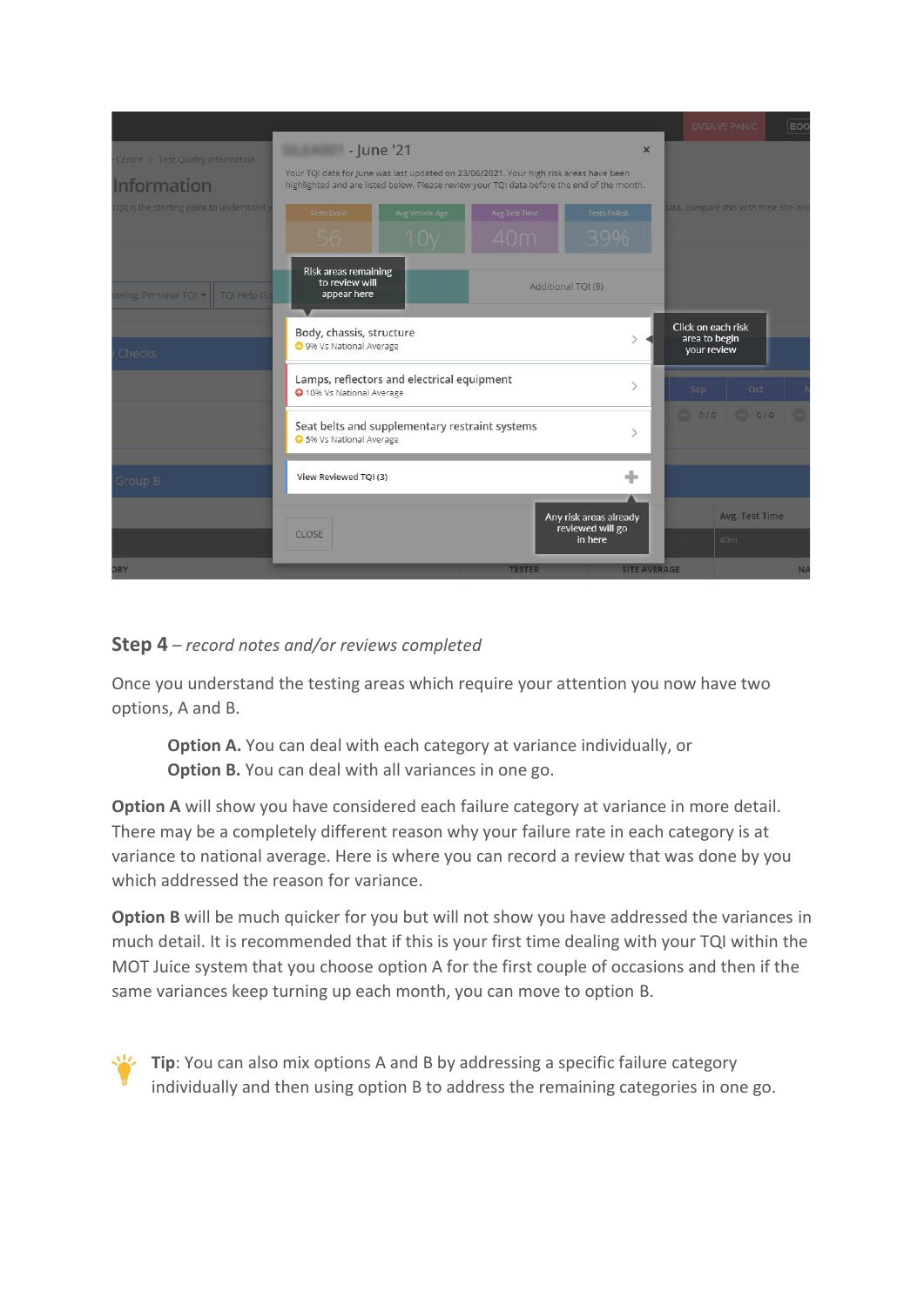| Home > VTS Compliance Centre > Test Quality Information<br><b>Test Quality Information</b><br>Test Quality information (TQI) is the starting point to understand | ← TQI Risk<br>Your TQI data for Identification of the vehicle has been highlighted as a high risk area for<br>July 2021. Please review your TQI data below compared to the DVSA national average and,<br>where possible, write a supporting statement or justification as to why you think you may<br>have a vastly different failure rate. | $\mathbf{x}$                                                                           |     |                                                         | <b>BOOT CWI</b> | <b>CALL AND</b>                   | ta, compare this with their site and national averages and understand why t |  |
|------------------------------------------------------------------------------------------------------------------------------------------------------------------|---------------------------------------------------------------------------------------------------------------------------------------------------------------------------------------------------------------------------------------------------------------------------------------------------------------------------------------------|----------------------------------------------------------------------------------------|-----|---------------------------------------------------------|-----------------|-----------------------------------|-----------------------------------------------------------------------------|--|
| <b>Quick Actions</b><br>What is TQP TQI Help Guide                                                                                                               | This TQI has not been reviewed<br>National Average<br>8%                                                                                                                                                                                                                                                                                    | <b>Your Failure Rate</b><br>Site (CCM Gatwick)<br>13%<br>13%                           |     |                                                         |                 |                                   |                                                                             |  |
| My TQI - Monthly Checks<br><b>CCM Gatwick</b>                                                                                                                    | O 096<br>vs Last Month<br><b>TOI Resolution</b>                                                                                                                                                                                                                                                                                             | ○ 5%<br>◎ 5%<br>vs National Average<br>vs National Average                             | Sep | Oct<br>$0.00$ $0.00$ $0.00$ $0.00$ $0.00$ $0.00$ $0.00$ |                 | Nov Dec Jan                       |                                                                             |  |
| Latest TOI Data - Group A                                                                                                                                        | Add a note<br>Keep a note of ongoing investigations in<br>relation to this issue.                                                                                                                                                                                                                                                           | Mark as reviewed<br>This means there is no further action required<br>with this issue. |     | $-0/0$ $-0/0$ $-0/0$ $-0/0$ $-0/0$                      |                 |                                   |                                                                             |  |
| <b>Site</b><br><b>CCM Gatwick</b><br>National Average                                                                                                            | Attach Files (optional)<br>Add File 3                                                                                                                                                                                                                                                                                                       |                                                                                        |     | Avg. Test Time<br>22m<br>28m                            |                 | <b>Tests Failed</b><br>36%<br>15% |                                                                             |  |
|                                                                                                                                                                  | BACK                                                                                                                                                                                                                                                                                                                                        |                                                                                        |     |                                                         |                 |                                   |                                                                             |  |

# **Option A** – *Action failure category variances individually*

### **Add a note**

A note is an optional comment about what you think may have contributed to your TQI variance.

#### **Mark as reviewed**

A review is a required comment about what you did about your variance – i.e. how did you acknowledge your variance and what, if anything, do you plan to do following your review.

# **Option B** – *Action all failure category variances in one go*

Alternatively to option A, you can click on the link 'Mark all as reviewed' as shown in the image below.



Marking all your categories are reviewed in one go requires a comment of at least 10 words or more. This comment will be saved to each of your category variances as your 'review'.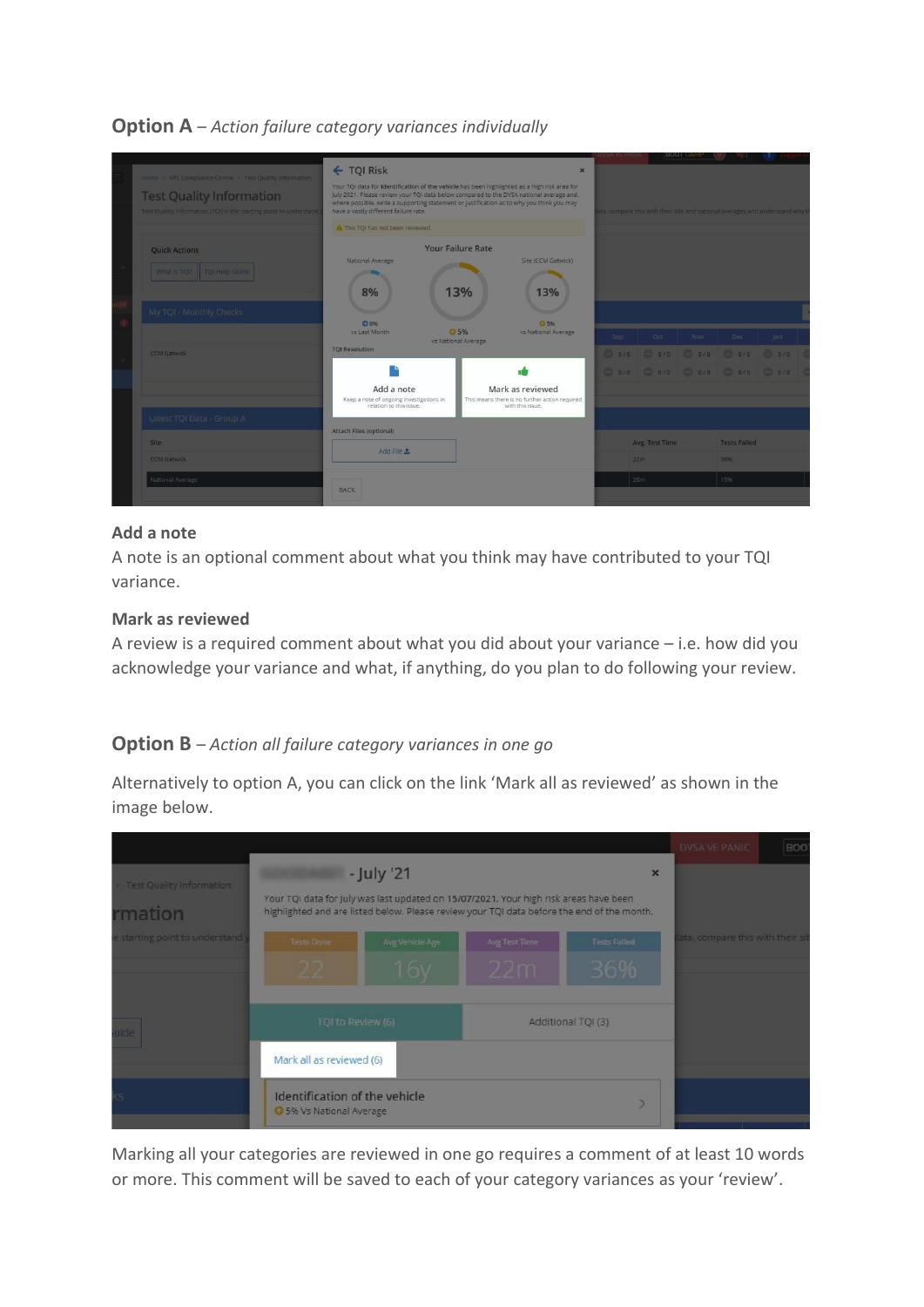Be aware that this method of reviewing your TQI data, although much quicker, may be a much less detailed method of reviewing and recording the outcome of you looking into your failure rate variances. It is for you to decide how much detail you record given the requirements set out by the DVSA which can be found via the link below.

**https://www.gov.uk/government/publications/mot-test-quality-information-guidance-for-mottesters-and-managers/using-mot-test-quality-information-guidance-for-mot-testers#how-tointerpret-the-information**

# **Step 5** – Completion

As soon as you have completed reviewing all your highlighted TQI for the month, you'll receive a message from our system saying "well done" for keeping on top of your DVSA requirement.

Your TQI review for the month is now done. You've done a fantastic job on keeping on top of your monthly requirements to review your TQI data.

| <b>Tests Done</b>     | <b>Avg Vehicle Age</b> | <b>Avg Test Time</b><br>28m           | <b>Tests Failed</b><br>0% |
|-----------------------|------------------------|---------------------------------------|---------------------------|
| TQI to Review (8)     |                        |                                       | Additional TQI (6)        |
| View Reviewed TQI (8) |                        | You have no TQI to review, well done! |                           |

# **What is TQI data and how is it used by the DVSA?**

The DVSA use failure rate variance to national average as an **indicator** that you, or the station you test at, **may** be at a higher risk of delivering the incorrect outcome of an MOT. It is not a definitive measure of the quality of your testing and should not be interpreted as such.

**REMEMBER**: It's important to know that anything the system has highlighted in amber and/or red does not necessarily indicate poor performance or that you are doing anything wrong.

## **What should you do with your TQI data?**

You will, however, need to access your failure rate variance and check that you are using the correct testing methods and applying the correct standards. This may involve checking you